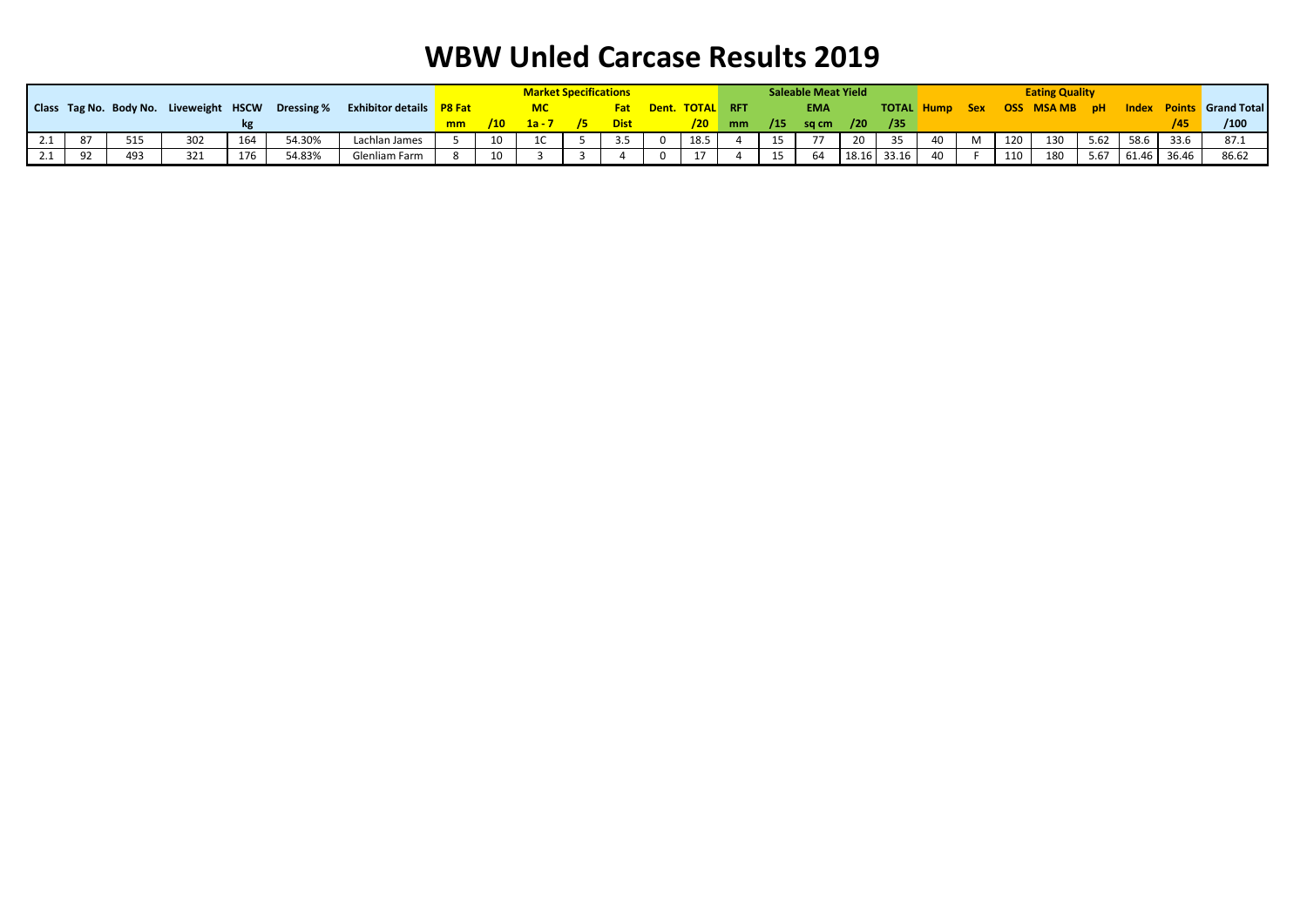|     |          |     |                                        |     |            |                          |               |     | <b>Market Specifications</b> |    |             |       |                  |    |     | <b>Saleable Meat Yield</b> |            |             |                   |            |            | <b>Eating Quality</b> |      |       |       |                                 |
|-----|----------|-----|----------------------------------------|-----|------------|--------------------------|---------------|-----|------------------------------|----|-------------|-------|------------------|----|-----|----------------------------|------------|-------------|-------------------|------------|------------|-----------------------|------|-------|-------|---------------------------------|
|     |          |     | Class Tag No. Body No. Liveweight HSCW |     | Dressing % | <b>Exhibitor details</b> | <b>P8 Fat</b> |     | <b>MC</b>                    |    |             | Dent. | <b>TOTAL RFT</b> |    |     | <b>EMA</b>                 |            |             | <b>TOTAL Hump</b> | <b>Sex</b> | <b>OSS</b> | <b>MSAMB</b>          | - pH |       |       | <b>Index Points Grand Total</b> |
|     |          |     |                                        |     |            |                          | mm            | /10 | $1a - 7$                     | 75 | <b>Dist</b> |       | /20              | mm | /15 | sa cm                      | /20        | /35         |                   |            |            |                       |      |       |       | /100                            |
| 2.2 | $2 - 36$ | 468 | 345                                    | 185 | 53.62%     | <b>Rodney Minett</b>     |               | 10  |                              |    |             |       | 18               |    | 15  | 66                         | $18.4^{-}$ | 33.47       | 30                | M          | 100        | 340                   | 5.58 | 64.68 | 39.68 | 91.15                           |
| 2.2 | 303      | 501 | 368                                    | 216 | 58.70%     | Knox Grammar School      |               |     |                              |    | 3.5         |       | 11.5             |    | 15  | 92                         |            | 20.00 35.00 | 25                | M          | 100        | 220                   | 5.67 | 62.4  | 37.4  | 83.90                           |
| 2.2 | 25       | 474 | 349                                    | 189 | 54.15%     | Graham Bramley           |               | 10  |                              |    | 4.5         |       | 18.5             | 12 |     | 62                         | 15.85      | 18.85       | 55                | M          | 100        | 360                   | 5.59 | 66.11 | 41.11 | 78.46                           |
| 2.2 | 84       | 465 | 358                                    | 189 | 52.79%     | Adam Gaudron             |               | 10  |                              |    |             |       | 16               |    |     | 69                         |            | 19.80 34.80 | 40                |            | 170        | 270                   | 5.85 |       |       | 50.80                           |
| 2.2 | 99       | 499 | 367                                    | 191 | 52.04%     | C & A Luscombe           |               |     |                              |    | 3.5         |       | 14.5             |    | 15  | 105                        | 20.00      | 35.00       | 35                | M          | 110        | 280                   | 5.75 |       |       | 49.50                           |
| 2.2 | 85       | 464 | 339                                    | 173 | 51.03%     | Adam Gaudron             |               |     |                              |    |             |       | 11.5             |    |     | 59                         | 15.6       | 21.61       | 40                |            | 140        | 200                   | 5.93 |       |       | 33.11                           |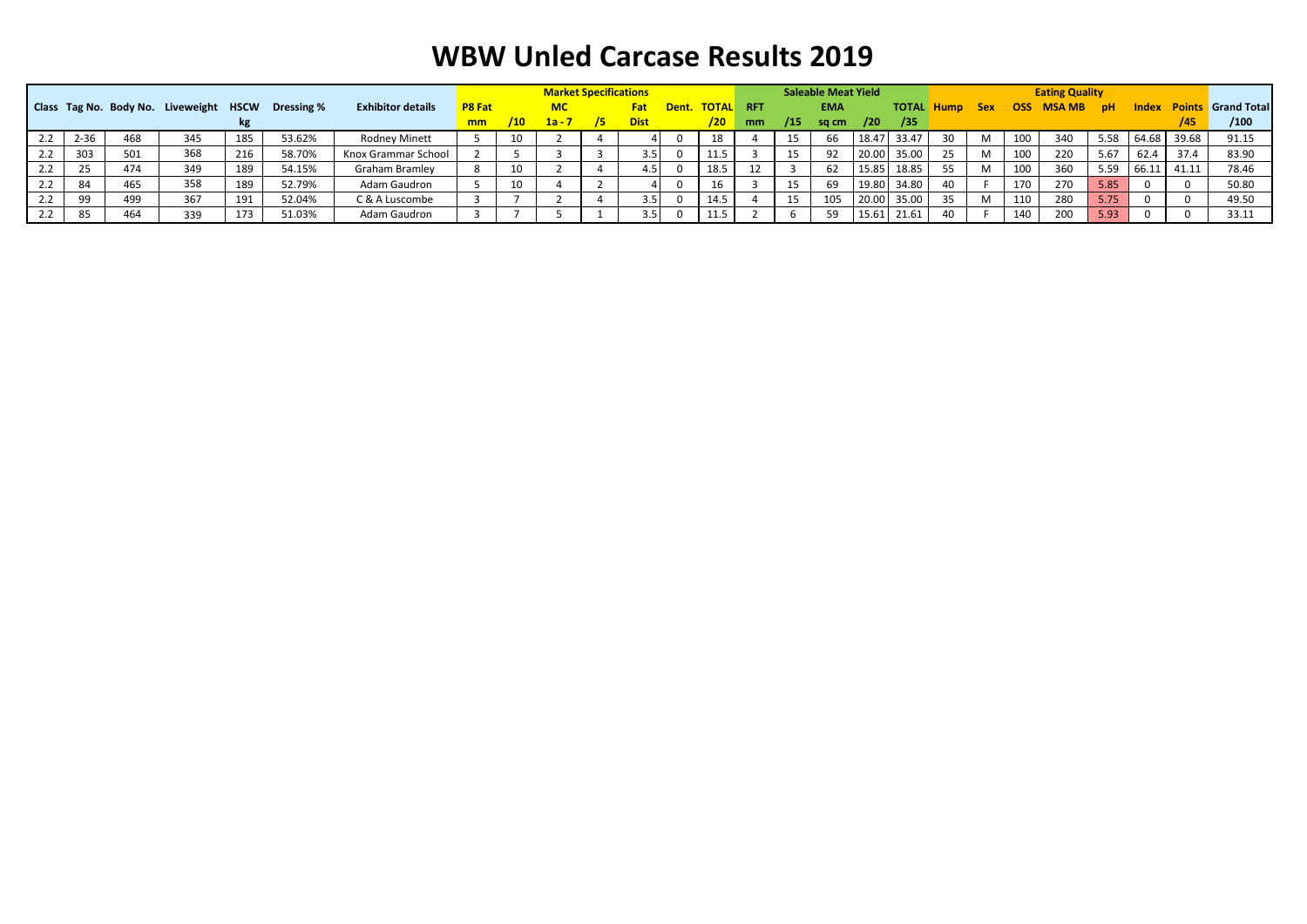|     |          |     |                                        |     |            |                          | <b>Market Specifications</b> |     |           |    |             |                 | <b>Saleable Meat Yield</b> |     |            |       |                   |     | <b>Eating Quality</b> |      |              |      |       |       |                           |
|-----|----------|-----|----------------------------------------|-----|------------|--------------------------|------------------------------|-----|-----------|----|-------------|-----------------|----------------------------|-----|------------|-------|-------------------|-----|-----------------------|------|--------------|------|-------|-------|---------------------------|
|     |          |     | Class Tag No. Body No. Liveweight HSCW |     | Dressing % | <b>Exhibitor details</b> | <b>P8 Fat</b>                |     | <b>MC</b> |    | <b>Fat</b>  | Dent. TOTAL RFT |                            |     | <b>EMA</b> |       | <b>TOTAL Hump</b> |     | <b>Sex</b>            | OSS. | <b>MSAMB</b> | - pH | Index |       | <b>Points Grand Total</b> |
|     |          |     |                                        |     |            |                          | mm                           | /10 | $1a - 7$  | /5 | <b>Dist</b> | /20             | <sub>mm</sub>              | /15 | sq cm      | /20   | /35               |     |                       |      |              |      |       |       | /100                      |
| 2.3 | $2 - 33$ | 504 | 397                                    | 218 | 54.91%     | Kempsey High             |                              | 10  |           |    |             | 18.5            |                            | 15  | 80         | 20.00 | 35.00             | 70. |                       | 130  | 300          | 5.56 | 59.29 | 34.29 | 87.79                     |
| 2.3 | $2 - 31$ | 502 | 396                                    | 206 | 52.02%     | Kempsey High             | 12                           | 10  |           |    |             | 18.5            |                            | 15  | 72         | 19.95 | 34.95             | 60  |                       | 140  | 340          | 5.63 | 58.92 | 33.92 | 87.37                     |
| 2.3 | $2 - 34$ | 503 | 378                                    | 202 | 53.44%     | Kempsey High             |                              | 10  |           |    |             | 19              |                            |     | 70         | 19.19 | 28.19             | 55  |                       | 130  | 400          | 5.59 | 61.48 | 36.48 | 83.67                     |
| 2.3 | 93       | 494 | 391                                    | 207 | 52.94%     | Glenliam Farm            |                              | 10  |           |    |             |                 |                            |     | 70         | 18.73 | 27.73             | 45  |                       | 130  | 240          | 5.64 | 60.13 | 35.13 | 79.86                     |
| 2.3 | $2 - 42$ | 480 | 399                                    | 207 | 51.88%     | Robin & Kyle Thomas      |                              |     |           |    |             | 14.5            |                            |     | 80         | 20.00 | 25.00             | 50  | M                     | 110  | 290          | 5.57 | 62.17 |       | 76.67                     |
| 2.3 | $2 - 41$ | 462 | 384                                    | 200 | 52.08%     | Merv Presland            |                              | 10  |           |    | 4.5         | 16.5            |                            | 15  | 70         | 19.37 | 34.37             | 50  | M                     | 120  | 350          | 5.77 |       |       | 50.87                     |
| 2.3 | $2 - 35$ | 467 | 384                                    | 202 | 52.60%     | <b>Rodney Minett</b>     |                              | 10  |           |    |             | 16              |                            |     | 65         | 16.36 | 25.36             | 40  | M                     | 100  | 350          | 5.92 |       |       | 41.36                     |
| 2.3 | 73       | 512 | 398                                    | 215 | 54.02%     | Paul Thompson            |                              |     |           |    |             | 11.5            |                            |     | 76         | 20.00 | 20.00             | 45  | M                     | 120  | 120          | 5.65 |       |       | 31.50                     |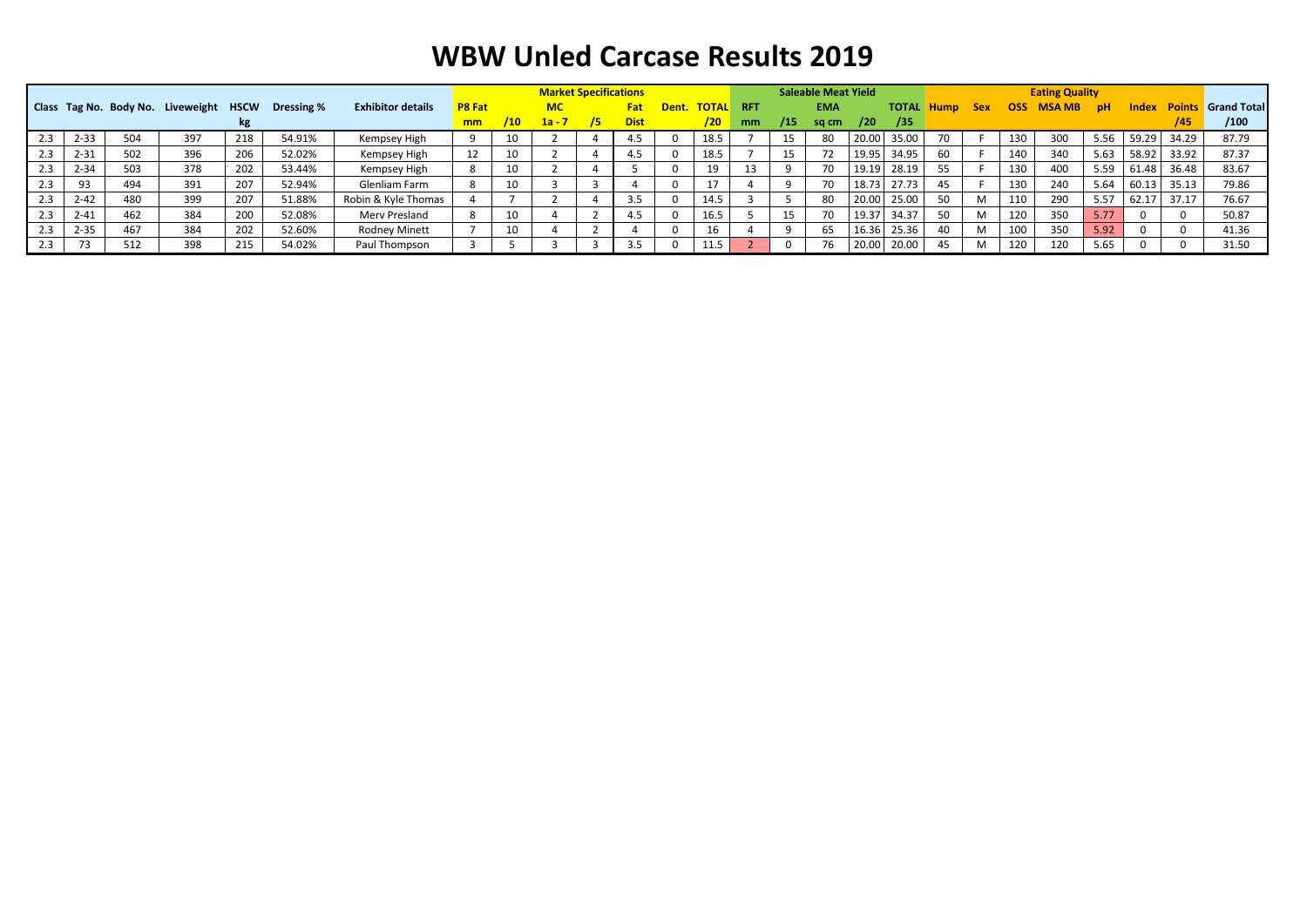|     |          |     |                                        |     |            |                          |               |     | <b>Market Specifications</b> |                |             |              |              |            |     | <b>Saleable Meat Yield</b> |       |              |             |            |            | <b>Eating Quality</b> |           |       |               |                    |
|-----|----------|-----|----------------------------------------|-----|------------|--------------------------|---------------|-----|------------------------------|----------------|-------------|--------------|--------------|------------|-----|----------------------------|-------|--------------|-------------|------------|------------|-----------------------|-----------|-------|---------------|--------------------|
|     |          |     | Class Tag No. Body No. Liveweight HSCW |     | Dressing % | <b>Exhibitor details</b> | <b>P8 Fat</b> |     | <b>MC</b>                    |                | Fat         | Dent.        | <b>TOTAL</b> | <b>RFT</b> |     | <b>EMA</b>                 |       | <b>TOTAL</b> | <b>Hump</b> | <b>Sex</b> | <b>OSS</b> | <b>MSA MB</b>         | <b>pH</b> | Index | <b>Points</b> | <b>Grand Total</b> |
|     |          |     |                                        | kg  |            |                          | mm            | /10 | $1a - 7$                     | 75.            | <b>Dist</b> |              | /20          | mm         | /15 | sq cm                      | /20   | /35          |             |            |            |                       |           |       | /45           | /100               |
| 2.4 | $2 - 43$ | 482 | 421                                    | 225 | 53.44%     | Robin & Kyle Thomas      |               | 10  |                              |                |             |              | 19           |            | 15  | 83                         | 20.00 | 35.00        | 45          |            | 100        | 400                   | 5.57      | 65.83 | 40.83         | 94.83              |
| 2.4 | 86       | 516 | 421                                    | 253 | 60.10%     | Lachlan James            |               | 10  | 1C                           |                |             |              | 19           |            | 15  | 90                         |       | 20.00 35.00  | 55          | M          | 110        | 350                   | 5.54      | 64.17 | 39.17         | 93.17              |
| 2.4 | $2 - 46$ | 510 | 432                                    | 244 | 56.48%     | St Catherines            | Q             | 10  |                              | $\overline{a}$ |             | <sup>0</sup> | 18           | 10         | 15  | 79                         | 20.00 | 35.00        | 50          |            | 100        | 250                   | 5.55      | 64.08 | 39.08         | 92.08              |
| 2.4 |          | 485 | 417                                    | 229 | 54.92%     | Barry Langdon            |               | 10  | LC.                          |                |             |              | 19.5         | 12         | 11  | 90                         | 20.00 | 31.00        | 50          | M          | 110        | 410                   | 5.51      | 65.54 | 40.54         | 91.04              |
|     | $2 - 44$ | 481 | 421                                    | 220 | 52.26%     | Robin & Kyle Thomas      |               |     |                              | 4              | 3.5         |              | 14.5         | 10         | 15  | 86                         |       | 20.00 35.00  | 40          | M          | 110        | 330                   | 5.58      | 64.05 | 39.05         | 88.55              |
| 2.4 | 91       | 473 | 422                                    | 288 | 68.25%     | Brian Adams              |               | 10  |                              | 3              |             |              | 17           |            | 15  | 80                         | 17.02 | 32.02        | 40          | M          | 110        | 280                   | 5.67      | 62.56 | 37.56         | 86.58              |
| 2.4 | $2 - 40$ | 459 | 431                                    | 226 | 52.44%     | Merv Presland            |               | 10  |                              | 3              | 3.5         |              | 16.5         |            | 15  | 78                         | 20.00 | 35.00        | 60          |            | 140        | 300                   | 5.54      | 60.02 | 35.02         | 86.52              |
| 2.4 | 94       | 492 | 406                                    | 211 | 51.97%     | Glenliam Farm            | 10            | 10  | 1C -                         |                |             | <sup>0</sup> | 19           |            | 15  | 62                         | 13.85 | 28.85        | 50          |            | 130        | 310                   | 5.65      | 61.51 | 36.51         | 84.36              |
| 2.4 | 301      | 466 | 439                                    | 236 | 53.76%     | Gaudron                  |               | 10  |                              | Δ              | 3.5         |              | 17.5         |            |     | 75                         | 18.92 | 27.92        | 35          |            | 120        | 270                   | 5.53      | 60.99 | 35.99         | 81.41              |
| 2.4 | 65       | 470 | 436                                    | 244 | 55.96%     | Gloucester High School   |               | 10  |                              | 3              |             |              | 17           |            |     | 74                         | 17.63 | 22.63        | 60          |            | 140        | 250                   | 5.56      | 58.58 | 33.58         | 73.21              |
| 2.4 | $2 - 45$ | 479 | 406                                    | 211 | 51.97%     | Robin & Kyle Thomas      |               | 3   |                              |                |             |              | 12           |            |     | 73                         | 20.00 | 25.00        | 50          | M          | 100        | 260                   | 5.47      | 63.05 | 38.05         | 75.05              |
|     | 347      | 453 | 431                                    | 226 | 52.44%     | <b>WBE</b>               | 16            |     |                              | 3              | 4.5         |              | 14.5         | 14         |     | 58                         | 10.22 | 17.22        | 50          |            | 230        | 200                   | 5.59      | 55.33 | 30.33         | 62.05              |
| 2.4 | 95       | 495 | 435                                    | 242 | 55.63%     | Mal Marks                |               |     |                              | $\overline{2}$ |             |              | 13.5         |            |     | 88                         | 20.00 | 20.00        | 75          | M          | 100        | 260                   | 5.66      |       |               | 33.50              |
| 2.4 | 98       | 497 | 426                                    | 236 | 55.40%     | C & A Luscombe           |               |     |                              | 3              | 3.5         |              | 13.5         |            |     | 103                        | 20.00 | 20.00        | 45          | M          | 110        | 300                   | 5.64      |       |               | 33.50              |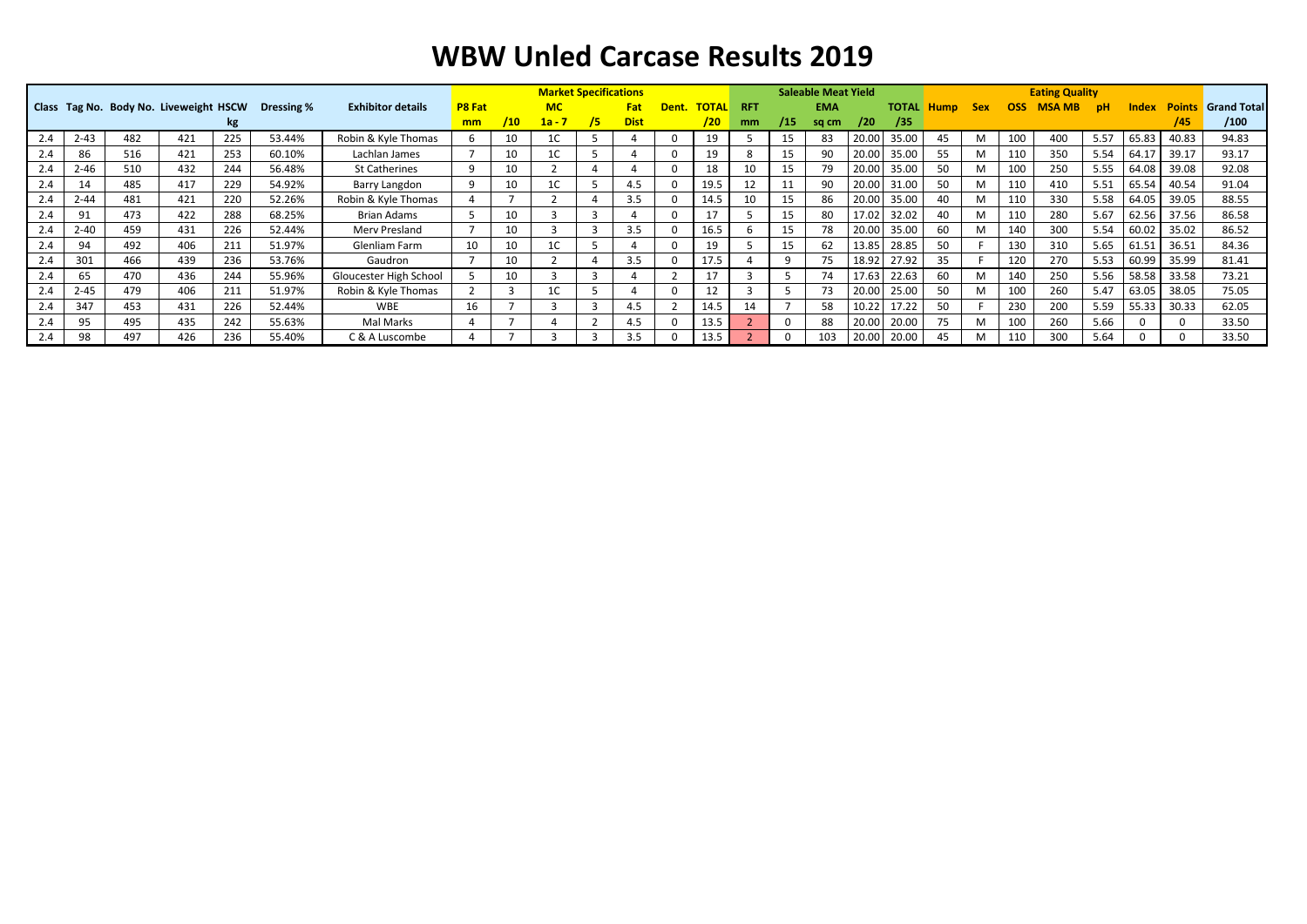|     | Class Tag No. Body No. Liveweight HSCW |     |     |     |            |                          |                |     | <b>Market Specifications</b> |     |             |       |                  |    |     | <b>Saleable Meat Yield</b> |                   |             |                   |            |      | <b>Eating Quality</b> |           |              |       |                           |
|-----|----------------------------------------|-----|-----|-----|------------|--------------------------|----------------|-----|------------------------------|-----|-------------|-------|------------------|----|-----|----------------------------|-------------------|-------------|-------------------|------------|------|-----------------------|-----------|--------------|-------|---------------------------|
|     |                                        |     |     |     | Dressing % | <b>Exhibitor details</b> | <b>P8 Fat</b>  |     | <b>MC</b>                    |     | Fat 1       | Dent. | <b>TOTAL RFT</b> |    |     | <b>EMA</b>                 |                   |             | <b>TOTAL Hump</b> | <b>Sex</b> | OSS. | <b>MSA MB</b>         | <b>pH</b> | <b>Index</b> |       | <b>Points</b> Grand Total |
|     |                                        |     |     | kg  |            |                          | m <sub>m</sub> | /10 | $1a - 7$                     | 75. | <b>Dist</b> |       | /20              | mm | /15 | sq cm                      | /20               | /35         |                   |            |      |                       |           |              | /45   | /100                      |
| 2.5 | 2-47                                   | 511 | 462 | 265 | 57.36%     | <b>St Catherines</b>     |                | 10  |                              |     |             |       | 18.              | 10 |     |                            | 20.00             | 35.00       |                   |            |      | 310                   | 5.51      | 63.75        | 38.75 | 92.25                     |
| 2.5 | 89                                     | 484 | 447 | 233 | 52.13%     | Karen Thomas             |                | 10  | 1C                           |     | 4.5         |       | 19.5             |    | 15  |                            | 18.63             | 33.63       | 40                | м          |      | 300                   | 5.59      | 63.05        | 38.05 | 91.18                     |
| 2.5 | 302                                    | 477 | 474 | 261 | 55.06%     | Narromine High           | b              |     | $\sim$<br>TC.                |     | 3.5         |       | 17.5             |    |     | 101                        | 20.00             | 29.00       | 25                | м          |      | 370                   | 5.48      | 63.78        | 38.78 | 85.28                     |
| 2.5 | 194                                    | 457 | 461 | 237 | 51.41%     | <b>WBE</b>               | 16             | 10  |                              |     | 4.5         |       | 17.5             |    | 15  |                            |                   | 20.00 35.00 | 45                |            | 200  | 320                   | 5.56      | 57.28        | 32.28 | 84.78                     |
| 2.5 | 217                                    | 455 | 474 | 252 | 53.16%     | <b>WBE</b>               | 13             | 10  |                              |     | 4.5         |       | 17.5             | 10 | 15  |                            |                   | 18.03 33.03 | 45                |            | 230  | 300                   | 5.53      | 56.97        | 31.97 | 82.50                     |
| 2.5 | - 21                                   | 500 | 461 | 264 | 57.27%     | C & A Luscombe           |                |     | $\sim$<br>TC.                |     |             |       | 10               |    |     | 110                        | 20.00             | 25.00       | 55                |            | 120  | 300                   | 5.59      | 61.25        | 36.25 | 71.25                     |
| 2.5 | 321                                    | 450 | 473 | 276 | 58.35%     | <b>WBE</b>               | 25             |     |                              |     | 4.5         |       | <b>75</b>        | 19 |     |                            | 15.28             | 16.28       | 50                |            | 230  | 400                   | 5.55      | 59.56        | 34.56 | 58.34                     |
| 2.5 | 254                                    | 451 | 460 | 257 | 55.87%     | <b>WBE</b>               | 13             | 10  |                              |     | 4.5         |       | 14.5             | 10 | 15  | 78                         | 18.7 <sup>2</sup> | 33.71       | 45                |            | 190  | 430                   | 6.02      |              |       | 48.21                     |
| 2.5 |                                        | 471 | 453 | 267 | 58.94%     | Gloucester High School   |                |     |                              |     | 3.5         |       | 8.5              |    |     | 88                         | 20.00             | 23.00       | 55                |            | 140  | 300                   | 5.62      |              |       | 31.50                     |
| 2.5 |                                        | 498 | 459 | 259 | 56.43%     | C & A Luscombe           |                |     |                              |     |             |       |                  |    |     | 108                        | 20.00             | 23.00       | 50                |            |      | 300                   | 5.67      |              |       | 31.00                     |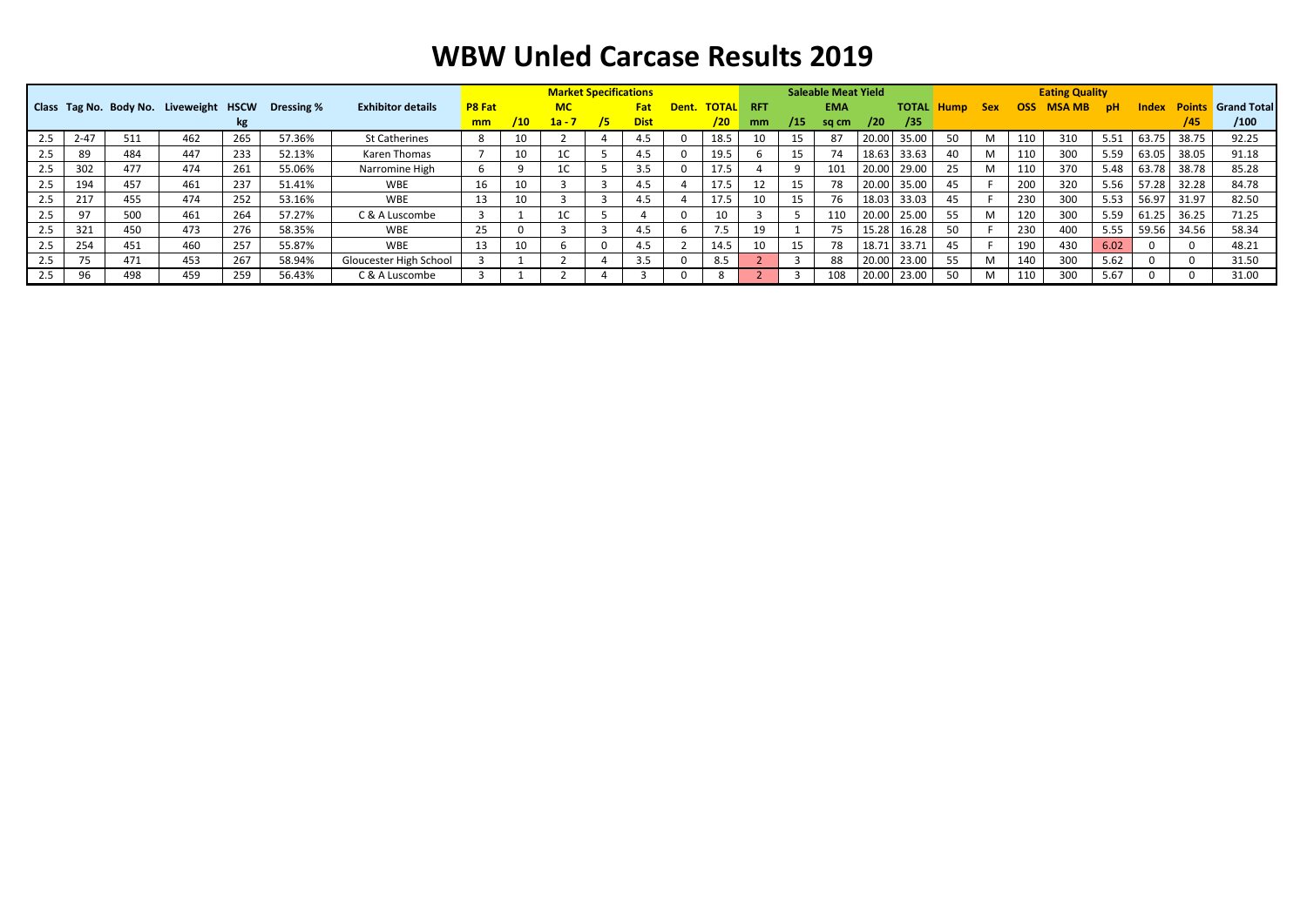|     |          |     |                                                          |     |        |                          | <b>Market Specifications</b> |                |           |     |             |             | <b>Saleable Meat Yield</b> |     |            |     |      |             | <b>Eating Quality</b> |            |              |           |          |       |                           |
|-----|----------|-----|----------------------------------------------------------|-----|--------|--------------------------|------------------------------|----------------|-----------|-----|-------------|-------------|----------------------------|-----|------------|-----|------|-------------|-----------------------|------------|--------------|-----------|----------|-------|---------------------------|
|     |          |     | <b>Class Tag No. Body No. Liveweight HSCW Dressing %</b> |     |        | <b>Exhibitor details</b> | <b>P8 Fat</b>                |                | <b>MC</b> |     | <b>Fat</b>  | Dent. TOTAL | <b>RFT</b>                 |     | <b>EMA</b> |     | TOTA | <b>Hump</b> | <b>Sex</b>            | <b>OSS</b> | <b>MSAMB</b> | <b>DH</b> | Index    |       | <b>Points</b> Grand Total |
|     |          |     |                                                          |     |        |                          | m <sub>m</sub>               | $^{\prime}$ 10 | $1a - 7$  | 75. | <b>Dist</b> | /20         | mm                         | /15 | sq cm      | 120 |      |             |                       |            |              |           |          | 745   | /100                      |
| 2.6 | 90       | 483 | 480                                                      | 256 | 53.33% | Karen Thomas             |                              | 10             |           |     | 4.5         | 19.5        | 10                         |     | 76         |     | 32.6 | 40          | M                     | 110        | 320          | 5.59      | 63.9     | 38.9  | 91.07                     |
| 2.6 | $2 - 37$ | 460 | 479                                                      | 273 | 56.99% | Merv Presland            |                              | 10             |           |     | 4.5         | 17.5        |                            |     | 89         |     |      | 65          | M                     | 140        | 400          | 5.56      | 61.87    | 36.87 | 89.37                     |
| 2.6 | $2 - 49$ | 505 | 502                                                      | 292 | 58.17% | <b>NEGS</b>              |                              | 10             |           |     | 3.5         | 17.5        |                            |     | 109        |     |      | 65          | M                     | 130        | 330          | 5.55      | 61.17    | 36.17 | 82.67                     |
| 2.6 | 66       | 469 | 491                                                      | 269 | 54.79% | Gloucester High School   |                              | 10             |           |     |             | 18          |                            |     | 76         |     |      | 50          | M                     | 130        | 280          | 5.55      | 60.29    | 35.29 | 78.78                     |
| 2.6 | $2 - 27$ | 452 | 480                                                      | 267 | 55.63% | <b>WBE</b>               | 24                           |                |           |     |             |             | 15                         |     | 71         |     |      | 70          |                       | 190        | 310          | 5.51      | 58.21    | 33.21 | 64.05                     |
| 2.6 | $2 - 38$ | 463 | 502                                                      | 275 | 54.78% | Merv Presland            | 12                           | 10             |           |     |             | 16          |                            |     | 85         |     |      | 70          | M                     | 140        | 410          | 5.75      | $\Omega$ |       | 51.00                     |
| 2.6 | 29       | 475 | 497                                                      | 256 | 51.51% | HVGS                     |                              |                |           |     |             |             |                            |     | 83         |     |      | 60          | M                     | 130        | 300          | 5.59      | 0        |       | 31.00                     |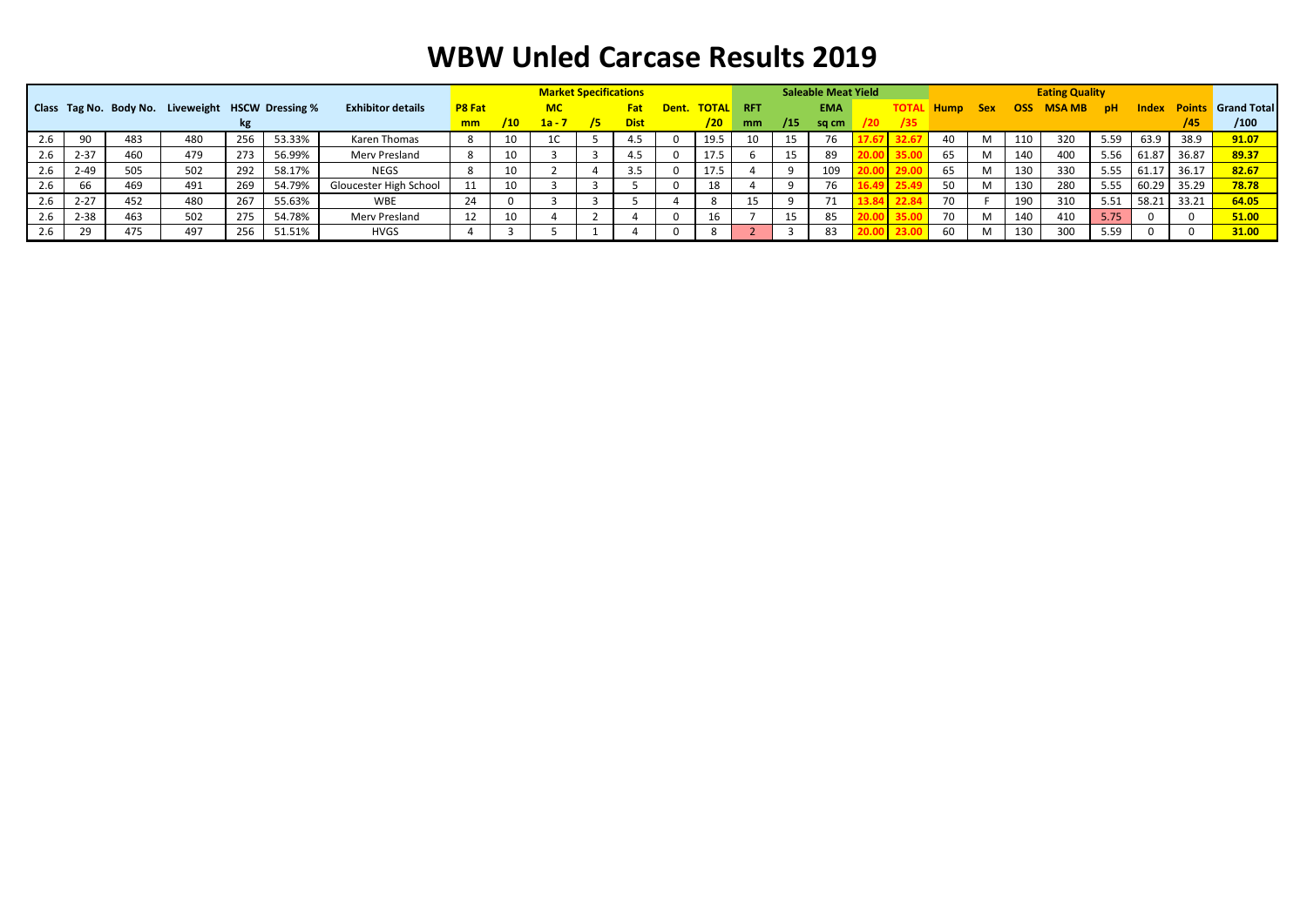|     |          |     |                                        |     |            |                          |               |            | <b>Market Specifications</b> |    |             |             |            |     | <b>Saleable Meat Yield</b> |       |       |                   |            |              | <b>Eating Quality</b> |           |       |       |                                 |
|-----|----------|-----|----------------------------------------|-----|------------|--------------------------|---------------|------------|------------------------------|----|-------------|-------------|------------|-----|----------------------------|-------|-------|-------------------|------------|--------------|-----------------------|-----------|-------|-------|---------------------------------|
|     |          |     | Class Tga No. Body No. Liveweight HSCW |     | Dressing % | <b>Exhibitor details</b> | <b>P8 Fat</b> |            | <b>MC</b>                    |    | Fat         | Dent. TOTAL | <b>RFT</b> |     | <b>EMA</b>                 |       |       | <b>TOTAL Hump</b> | <b>Sex</b> | OSS <b>D</b> | <b>MSA MB</b>         | <b>DH</b> |       |       | <b>Index Points</b> Grand Total |
|     |          |     |                                        |     |            |                          | mm            | $/10^{-1}$ | $1a - 7$                     | /5 | <b>Dist</b> | /20         | mm         | /15 | sq cm                      | /20   | /35   |                   |            |              |                       |           |       |       | /100                            |
| 2.7 |          | 508 | 546                                    | 325 | 59.52%     | Calrossy Anglican        |               | 10         |                              |    | 3.5         | 18.5        |            | 15  | 116                        | 20.00 | 35.00 | -60               | M          | 120          | 420                   | 5.55      | 64.31 | 39.31 | 92.81                           |
| 2.7 |          | 509 | 520                                    | 315 | 60.58%     | Calrossy Anglican        |               | 10         |                              |    | -3.5        | 1/5         |            | 15  | 101                        | 20.00 | 35.00 | 70                | M          | 110          | 320                   | 5.57      | 63.7  | 38.7  | 91.20                           |
| 2.7 | $2 - 29$ | 506 | 530                                    | 308 | 58.11%     | <b>NEGS</b>              |               |            |                              |    | 3.5         | 8.5         |            |     |                            | 20.00 | 29.00 | 55                | M          | 130          | 300                   | -5.5      | 60.97 | 35.97 | 73.47                           |
| 2.7 |          | 496 | 550                                    | 329 | 59.82%     | R & R Relf               | 14            | 10         |                              |    | 4.5         | 16.5        |            | 13  | 103                        | 20.00 | 33.00 | 55                | M          | 120          | 350                   | 6.14      |       |       | 49.50                           |
| 2.7 | 186      | 454 | 502                                    | 257 | 51.20%     | WBE                      | 17            | 10         |                              |    |             | 15.5        |            |     |                            | 15.32 | 24.32 | 50                |            | 200          | 350                   | 5.84      |       |       | 39.82                           |
| 2.7 | 180      | 449 | 550                                    | 291 | 52.91%     | WBE                      | 18            |            |                              |    | 4.5         | 14.5        | 16         | 11  |                            | 13.36 | 24.36 |                   |            | 230          | 200                   | 6.19      |       |       | 38.86                           |